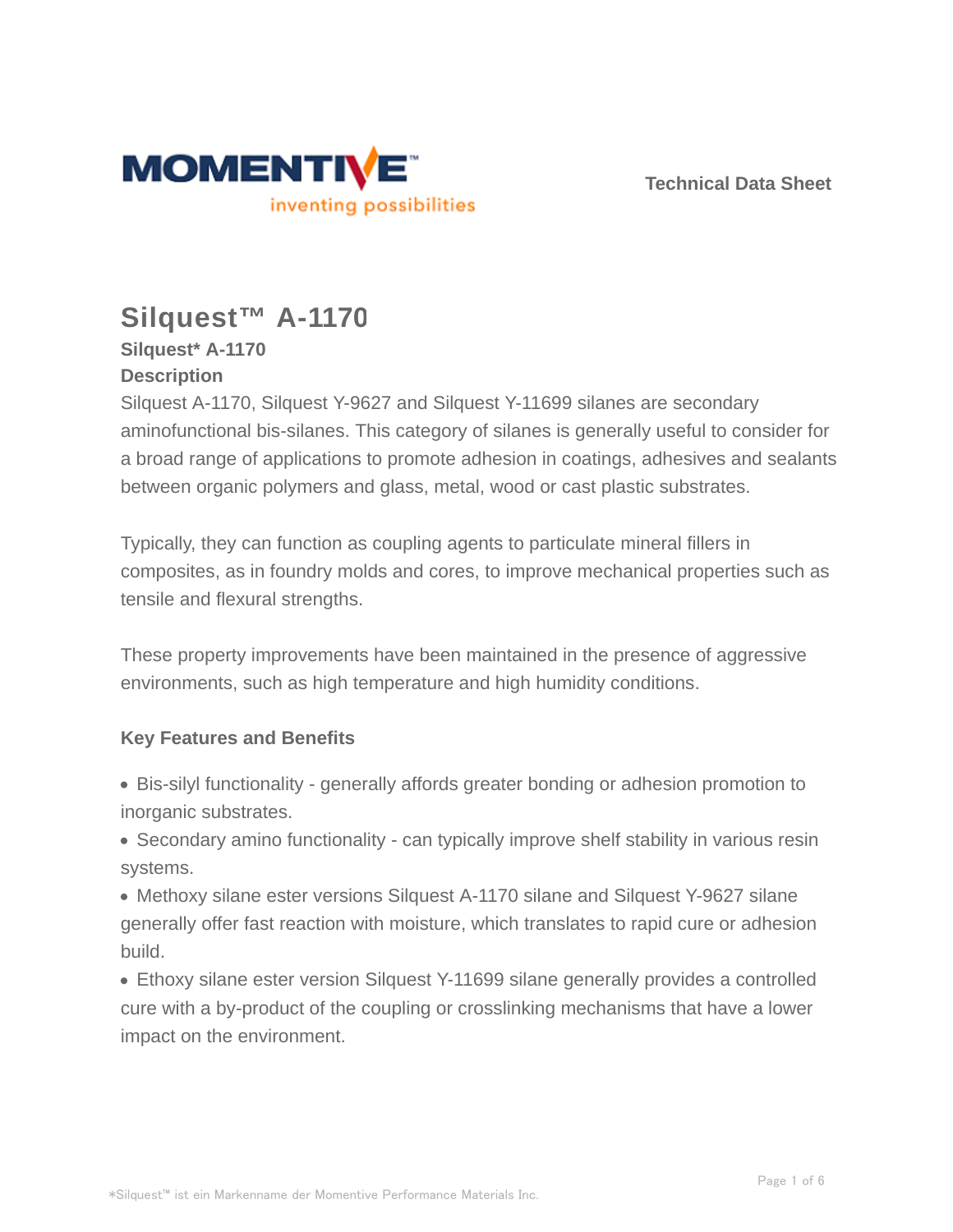| <b>Property</b>                                                         | <b>Silquest</b><br>A-1170 silane | <b>Silquest</b><br>Y-9627 silane | <b>Property</b>                                             | <b>Silquest</b><br>Y-11699 |
|-------------------------------------------------------------------------|----------------------------------|----------------------------------|-------------------------------------------------------------|----------------------------|
| Appearance                                                              | Clear liquid                     | Clear liquid                     | Appearance                                                  | Clear liquid               |
| Color                                                                   | Clear, pale                      | Straw to dark                    | Color                                                       | Pale                       |
| Odor                                                                    | <b>Ester</b>                     | <b>Ester</b>                     | Odor                                                        | <b>Ester</b>               |
| <b>Percent Actives</b>                                                  | 100                              | 100                              | <b>Percent Actives</b>                                      | 100                        |
| Density, $g/cm3$                                                        | 1.04                             | 1.03                             | Density, $g/cm3$                                            | 0.968                      |
| <b>Percent Purity</b>                                                   | > 95 / 90                        | > 95 / 90                        | Flash Point,<br>Estimated,<br>ASTM D93, °C<br>$(^{\circ}F)$ | > 93(200)                  |
| Specific Gravity,<br>25/25°C                                            | 1.0423                           | 1.0423                           | Boiling Point, °C                                           | >150                       |
| Flash Point, PMCC,<br>ASTM Method D 93,<br>$^{\circ}$ C ( $^{\circ}$ F) | 112.7(235)                       | 82 (179.6)                       | Freezing Point, °C<br>$(^{\circ}F)$                         | < 0 (32)                   |
| Boiling Point, at 4mm<br>Hg, $^{\circ}C$ ( $^{\circ}F$ )                | 152 (306)                        | $>100$ ( $>212$ )                | Molecular Weight, 425.5<br>g/mole                           |                            |
| Molecular Weight,<br>g/mole                                             | 341.5                            | 341.5                            |                                                             |                            |

# **Typical Physical Properties**

\*Silquest is a trademark of Momentive Performance Materials Inc.

#### **Potential Applications**

Amino bis-silanes such as Silquest A-1170, Silquest Y-9627 and Silquest Y-11699 silanes have been shown to be effective in reacting with epoxy, urethane, melamine, polyimide, phenolic and furan thermosetting resins as well as many thermoplastics, such as polyamides and polyesters.

Durable water-resistant bonds are generally achieved when the silyl portion of these aminosilanes are condensed with an inorganic surface and are covalently bonded with the resin matrix of the composite, paint, adhesive or sealant.

The bis-alkoxysilane structure of the Silquest A-1170, Silquest Y-9627 and Silquest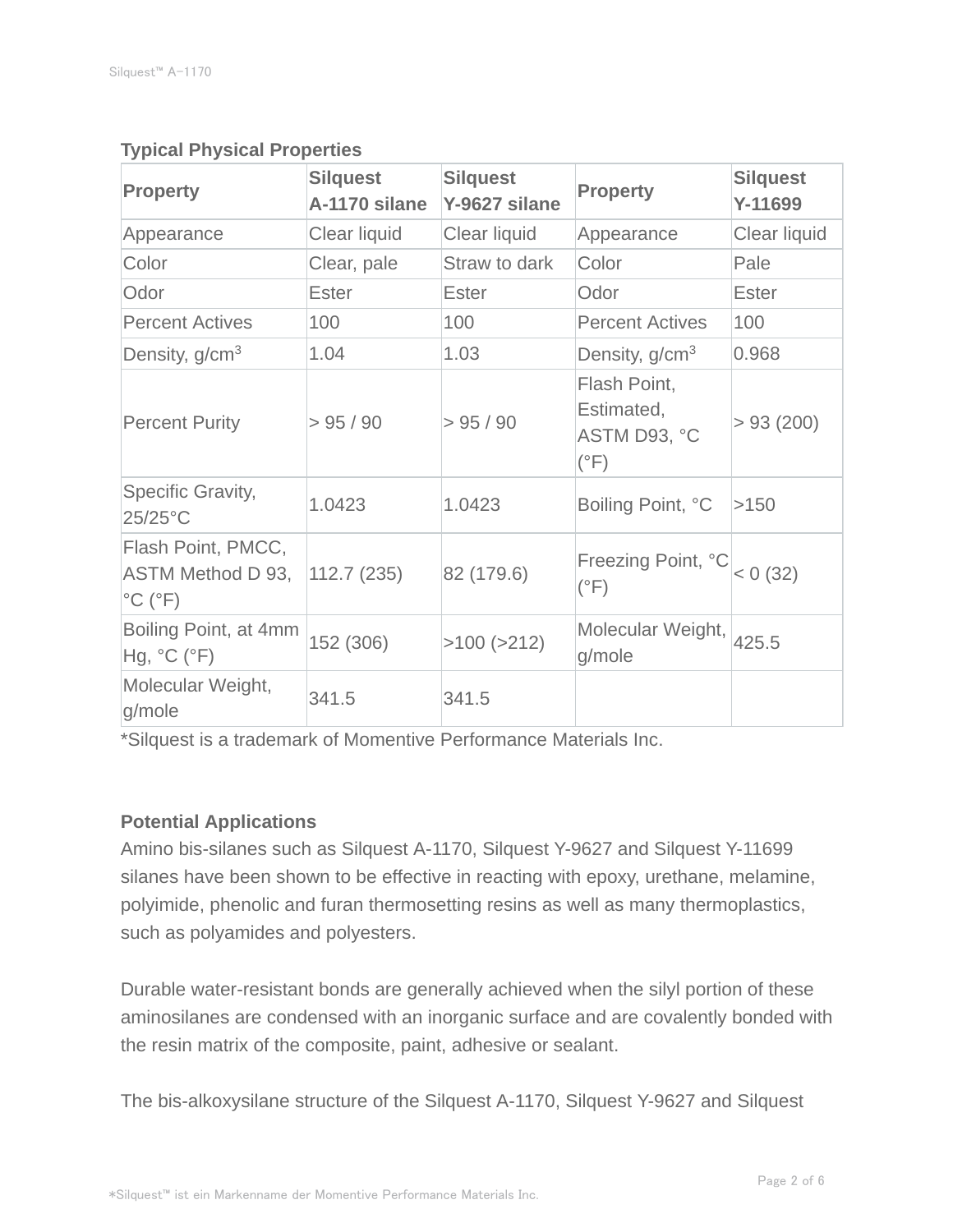Y-11699 silanes result in the addition of two silyl groups to a resin. This typically yields more durable wet adhesion and more efficient bonding per mole of added silane.

The ethoxy ester groups, as on Silquest Y-11699 silane, generally provide slower reaction with moisture, giving longer shelf stability when exposed to incidental or atmospheric moisture on storage.

The Silquest A-1170 silane and Silquest Y-9627 silane, as the methoxy ester versions, generally offer a quick cure and or rapid adhesion build.

The higher purity grade of Silquest A-1170 silane may be considered for applications which demand low color, and greater control of reaction stoichiometry.

Silquest Y-9627 silane may be considered for similar reactivity with potential savings.

These versatile silanes typically can be added directly to polymers during system formulation, or used independently as primers.

## **Typical Sealant Application – Adhesion to Cast Plastics**

**The Effect of Silquest A-1170 / Silquest Y-9627 Silanes on Adhesion of Filled RTV Silicone to Plastic Substrates**

|                  | Adhesion, pli<br>w/ Silquest A-1170 or Silquest Y-9627 Silanes |     | <b>Control</b> |     |
|------------------|----------------------------------------------------------------|-----|----------------|-----|
| <b>Substrate</b> | <b>Wet</b>                                                     | Dry | <b>Wet</b>     | Dry |
| <b>ABS</b>       | 17                                                             | 24  | 0.1            | 0.1 |
| <b>PVC</b>       | 29                                                             | 32  | 1.3            | 0.5 |
| Styrene          | 31                                                             | 31  | 1.1            | 0.5 |
| Acrylic          | 26                                                             | 36  | 0.5            | 0.5 |

Note: Test data. Actual results may vary.

## **Typical Foundry – Sand Mold Compounds**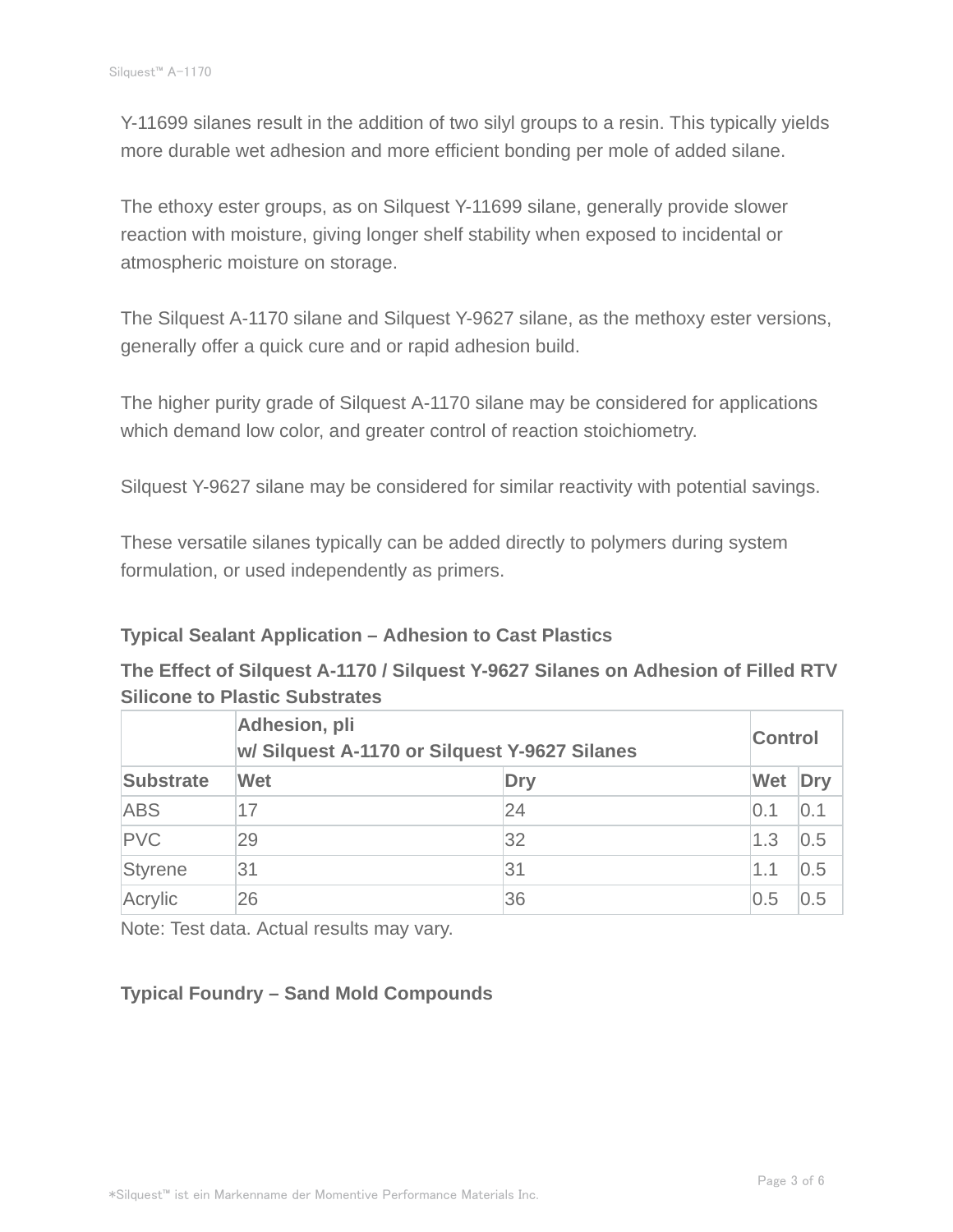| <b>FURAN</b>                                                  |                            |                            | <b>PHENOLIC</b>                                                      |                            |                    |
|---------------------------------------------------------------|----------------------------|----------------------------|----------------------------------------------------------------------|----------------------------|--------------------|
|                                                               |                            | <b>Parts By</b><br>Weight  |                                                                      |                            | Parts By<br>Weight |
| Furfuryl Alcohol/<br><b>Phenol Resin</b>                      |                            | 2.0                        | <b>Resin</b>                                                         |                            | 1.0                |
| <b>Silica Foundry Sand</b>                                    |                            | 100.0                      | <b>Silica Foundry Sand</b>                                           |                            | 100.0              |
| Silquest A-1170 /<br><b>Silquest Y-9627</b><br><b>Silanes</b> |                            | 0.10                       | <b>Silquest A-1170 /</b><br><b>Silquest Y-9627</b><br><b>Silanes</b> |                            | 0.1                |
| Hardener                                                      |                            | 0.60                       | <b>Benzene Sulfonic Acid</b>                                         |                            | 0.4                |
| <b>Measured Properties</b>                                    |                            | <b>Measured Properties</b> |                                                                      |                            |                    |
|                                                               | <b>No</b><br><b>Silane</b> | <b>Silane</b>              |                                                                      | <b>No</b><br><b>Silane</b> | <b>Silane</b>      |
| Flexural Strength,<br>Initial (psi)                           | 142                        | 187                        | Tensile Strength, Initial 11.0                                       |                            | 53.0               |
| Flexural Strength,<br>Aged in resin -2<br>months              | 77                         | 130                        | Tensile Strength, Aged 16.0<br>in 2 months                           |                            | 69.0               |

Product formulations are included as illustrative examples only. Momentive makes no representation or warranty of any kind with respect to any such formulations,including, without limitation, concerning the efficacy or safety of any product manufactured using such formulations.

\*Silquest is a trademark of Momentive Performance Materials Inc.

**Patent Status** Standard copy to come

**Product Safety, Handling and Storage** Standard copy to come **Limitations** Standard copy to come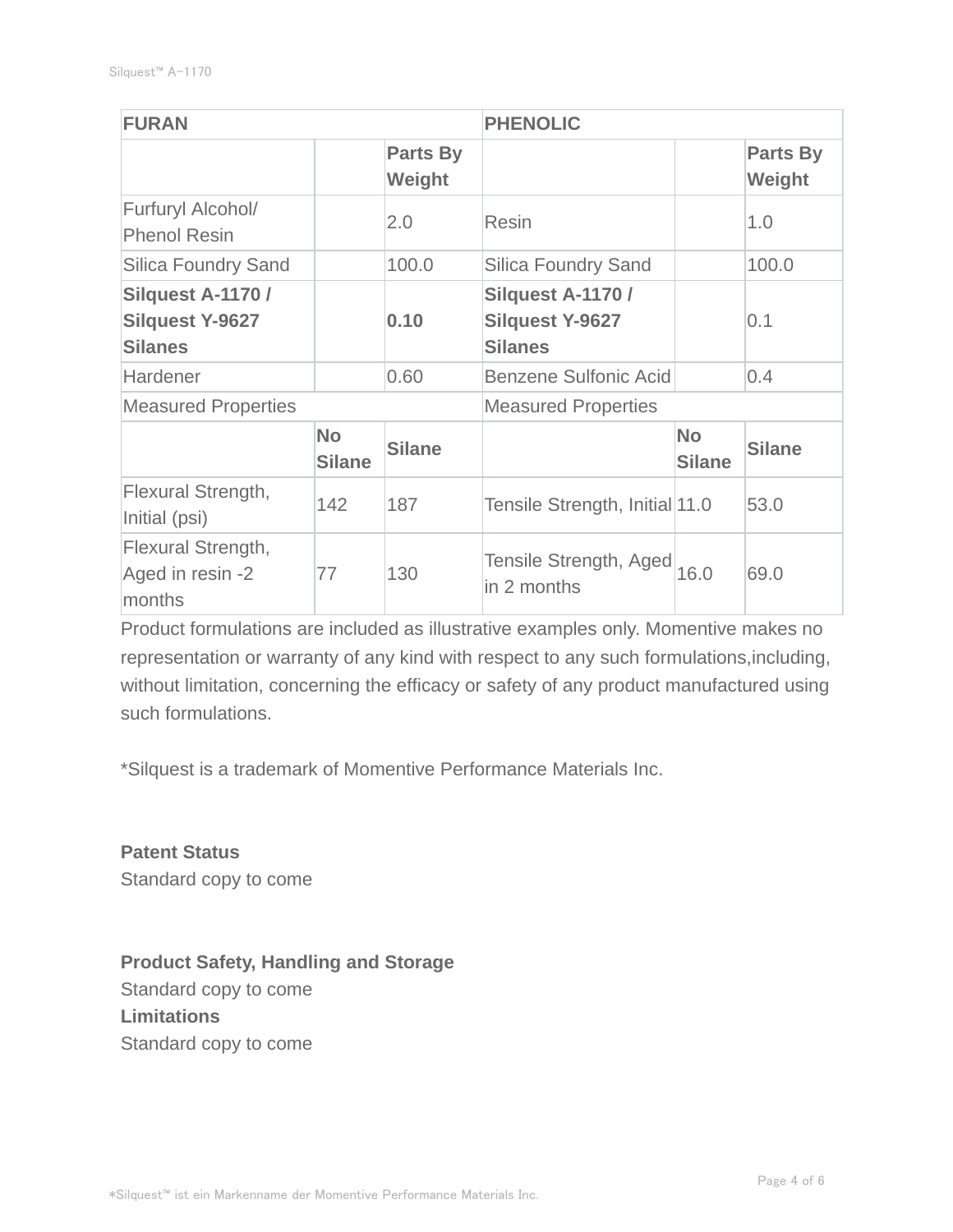# **Contact Information** Email commercial.services@momentive.com

#### **Telephone**

| <b>Americas</b>      | <b>Latin America</b> | <b>EMEAI- Europe, Middle</b><br>East, Africa & India | <b>ASIA PACIFIC</b> |
|----------------------|----------------------|------------------------------------------------------|---------------------|
| +1 800 295 2392      | <b>Brazil</b>        | <b>Europe</b>                                        | <b>China</b>        |
| Toll free*           | +55 11 4534 9650     | +390510924300                                        | 800 820 0202        |
| +704 805 6946        | Direct Number        | Direct number                                        | Toll free           |
| <b>Direct Number</b> |                      |                                                      | +86 21 3860 4892    |
|                      |                      |                                                      | Direct number       |
| *All American        | <b>Mexico</b>        | India, Middle East &                                 | Japan               |
| countries            | +52 55 2169 7670     | <b>Africa</b>                                        | +81 3 5544 3111     |
|                      | <b>Direct Number</b> | + 91 44 71212207                                     | Direct number       |
|                      |                      | Direct number*                                       |                     |
|                      |                      | *All Middle Eastern                                  | <b>Korea</b>        |
|                      |                      | countries, Africa, India,                            | +82 2 6201 4600     |

For literature and technical assistance, visit our website at: www.momentive.com

#### **DISCLAIMER:**

**THE MATERIALS, PRODUCTS AND SERVICES OF MOMENTIVE PERFORMANCE MATERIALS INC. AND ITS SUBSIDIARIES AND AFFILIATES (COLLECTIVELY "SUPPLIER"), ARE SOLD SUBJECT TO SUPPLIER'S STANDARD CONDITIONS OF SALE, WHICH ARE INCLUDED IN THE APPLICABLE DISTRIBUTOR OR OTHER SALES AGREEMENT, PRINTED ON THE BACK OF ORDER ACKNOWLEDGMENTS AND INVOICES, AND AVAILABLE UPON REQUEST. ALTHOUGH ANY INFORMATION, RECOMMENDATIONS, OR ADVICE CONTAINED HEREIN IS GIVEN IN GOOD FAITH, SUPPLIER MAKES NO WARRANTY OR GUARANTEE, EXPRESS OR IMPLIED, (i) THAT THE RESULTS DESCRIBED HEREIN WILL BE OBTAINED UNDER END-USE CONDITIONS, OR (ii) AS TO THE EFFECTIVENESS OR SAFETY OF ANY DESIGN INCORPORATING ITS PRODUCTS, MATERIALS, SERVICES, RECOMMENDATIONS OR ADVICE.**